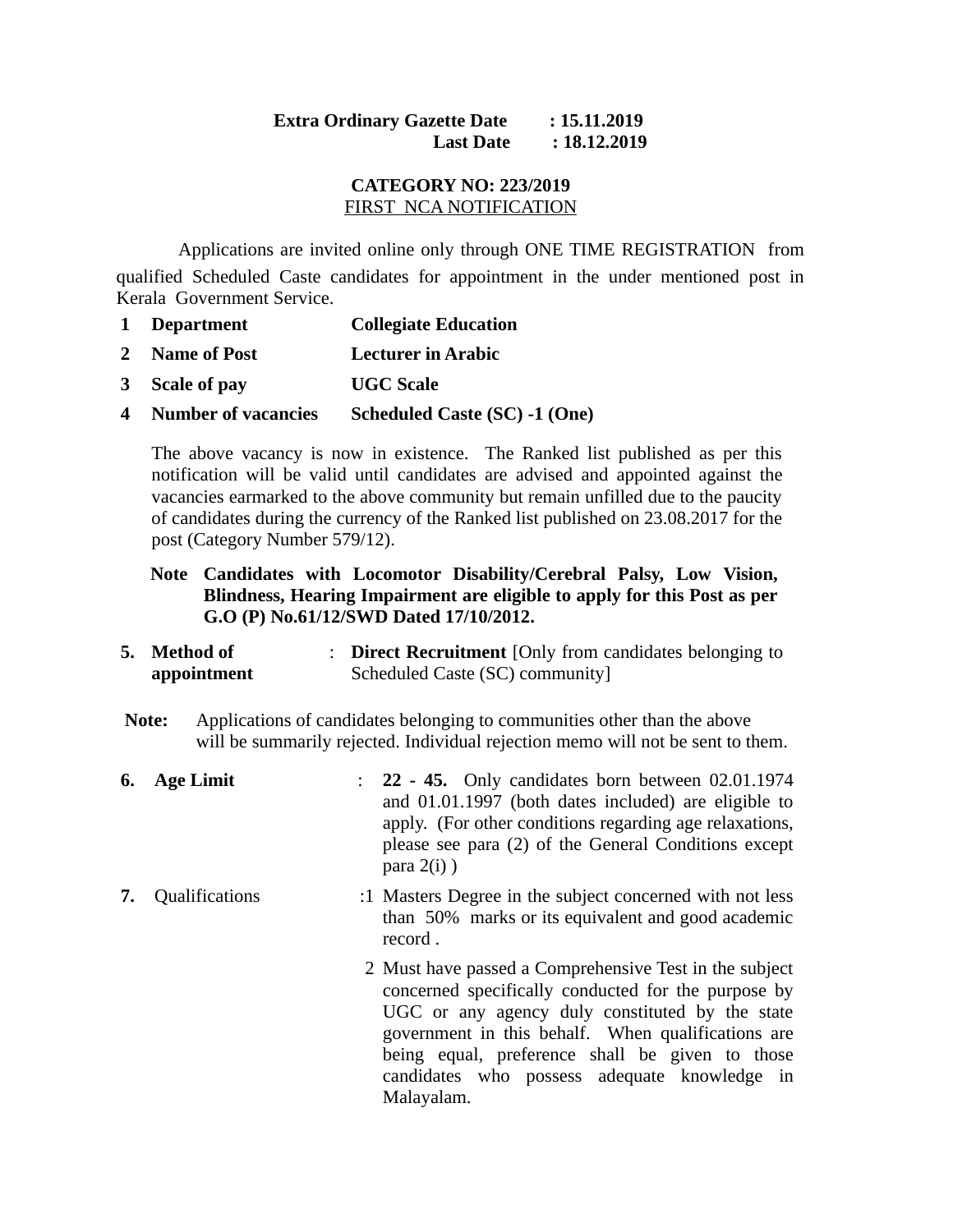Note :-

- i Candidates who have obtained Ph.D Degree in the subject concerned are exempted from passing the NET examination. (G.O.(P)No.86/07/H.Edn dated 19.06.2007)
- ii For recruitment to various posts under these rules, Degrees awarded by the Universities recognized by UGC alone shall be considered.
- iii KS & SSR Part II Rule 10 (a) ii is applicable.

iv the notification shall produce the relevant Government Order to prove the Candidates who claim equivalent qualification instead of qualification mentioned in equivalency at the time of verification, then only such qualification shall be treated as equivalent to the prescribed qualification concerned.

v and that entered in SSLC book, the candidate shall produce a Gazette notification in In the case of difference in original caste/ community claimed in the application this regard, along with Non Creamy Layer Certificate/ Community Certificate at the time of certificate verification.

## **8. Mode of Submitting Applications:-**

**(a)** Candidates must register as per 'ONE TIME REGISTRATION' with the official Website of Kerala Public Service Commission [www.keralapsc.gov.in](http://www.keralapsc.gov.in/) before applying for the post. Candidates who have registered can apply by logging on to their profile using their User-ID and password. Candidates must click on the 'Apply Now' button of the respective post in the Notification Link to apply for the post. The Photograph uploaded should be taken after 31/12/2010. Name of the candidate and the date of photograph taken should be printed at the bottom portion. The photograph once uploaded meeting all requirements shall be valid for 10 years from the date of uploading. There is no change in other instructions regarding the uploading of photographs. No application fee is required. Candidates shall take a printout of the application by clicking the link Registration Card in their profile. Candidates are responsible for the correctness of the personal information and secrecy of password. Before the final submission of the application , candidates must ensure correctness of the information in their profile. They must quote the User-ID for further communication with the Commission. Application submitted is provisional and cannot be deleted or altered after submission. The application will be summarily rejected if noncompliance with the notification is found in due course of processing. Documents to prove qualification, age, community etc have to be produced as and when called for.

(b) If Written/OMR/Online Test is conducted as part of this selection, candidates shall submit a confirmation for writing the examination through their One Time Registration Profile. Such candidates alone can generate and download the Admission Tickets in the last 15 days till the date of test. The applications of candidates who do not submit confirmation within the stipulated period, will be rejected absolutely. The periods regarding the submission of confirmation and the availability of Admission Tickets will be published in the Examination Calendar itself. Information in this regard will be given to the candidates in their respective profiles and in the mobile phone number registered in it.

(c) Candidates who have AADHAAR card should add AADHAAR card as I.D. Proof in their profile.